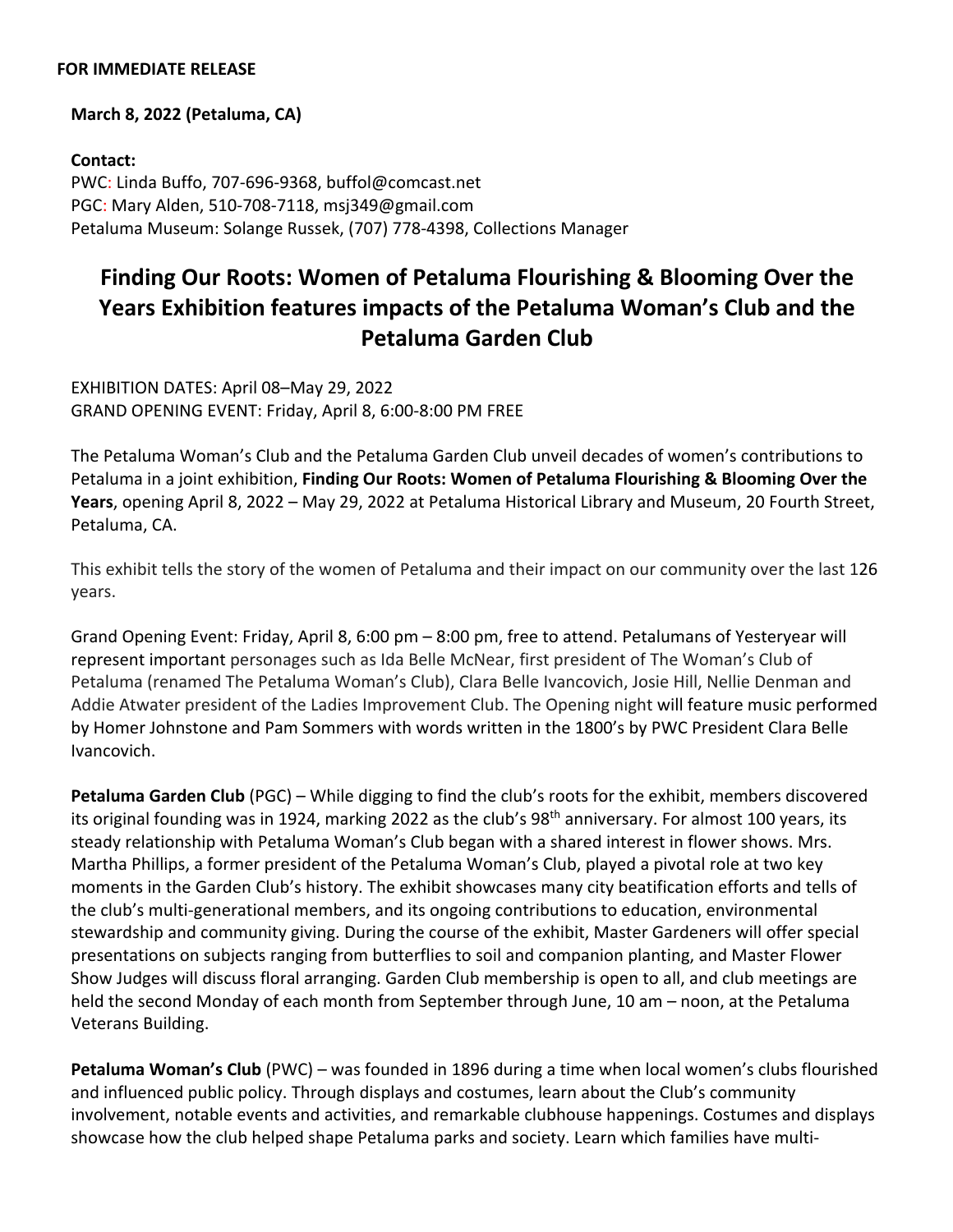generational members. PWC members enjoy monthly lunch and dinner meetings. Ask how you can join. Today's club offers its craftsman-style building for event rental. PetalumaWomansClub.com

###

Hours at Petaluma Museum: Check website for current hours www.petalumamuseum.com Admission Free / donations: Welcomed For interviews with PWC Club leadership: Colleen Mahoney Co-President, PWC Phone: 415-517-0912 email: colleen@mahoneyarchitects.com -Sue Bunker Co-President, Phone: 707-776-7568 email: sue@somoliving.com; For interview with PGC leadership: Suzanne Clarke, PGC President, Phone:707-364-6298 ; email: sjclarke232@gmail.com Interview possibilities: Linda Karr, Phone: 707-495-4928, email: linkarr@comcast.net or Susan Coolidge, Phone: 707-781-9149, email: susancoolidge07@gmail.com

COVID - The PMA plans to present the exhibit to the public in person, if certain COVID-19 restrictions are lifted. If restrictions mandate that we keep our doors shut, the PMA will eventually offer a video of the exhibit on the PMA website. For updates on the exhibit and how long it will run, please visit www.petalumamuseum.com.

Additional information, this article is from Petaluma Historical Library and Museum (PMA), Spring 2022 newsletter (below):

## **Finding Our Roots: Women of Petaluma Flourishing & Blooming Over the Years**

Toward the end of the Victorian era, women wanted a greater voice in their communities. Throughout the country, Women's Clubs began to form in the late 1800s. As early as 1895, some local teachers began the Ladies Literary Society, electing Ida Belle McNear president. The next year the Woman's Club of Petaluma was formed with Mrs. McNear as president and many groups were brought into the club, including the Literary and Choral Societies. These women were devoted to different areas of study for self-improvement education.

At about the same time, the 1893 Chicago World's Fair sparked city beautification movements across the nation. In 1896, Addie Atwater formed the Ladies Improvement Club of Petaluma, which was credited with work at both Walnut Park and what is now Penry Park. As Addie said in her letter to William Randolph Hearst of The San Francisco Examiner on March 8, 1899, "This club was organized in June 1896, because of the deplorable condition of the city's public squares and streets, and the inexcusable neglect of the men to put and keep them in decent condition."

The Petaluma Garden Club, formed in 1924 under the leadership of Ray Herman and with the assistance of two members of the Petaluma Woman's Club, initially began a campaign focused on city beautification and home gardening. The club suspended activities during WW II, and Martha Philips of the Woman's Club was credited with founding the Petaluma Victory Garden Club that reorganized again as the Petaluma Garden Club after the war ended.

Today, these vibrant organizations continue to promote community involvement. Their broadening sense of commitment welcomes new members. Visit the exhibit to see the depth of history, range of activities, diversity of projects and richness of programs enjoyed by both clubs. Connie Mahoney and May Tomasetti were presidents of both clubs, and third and fourth generations of their families are members today. Come